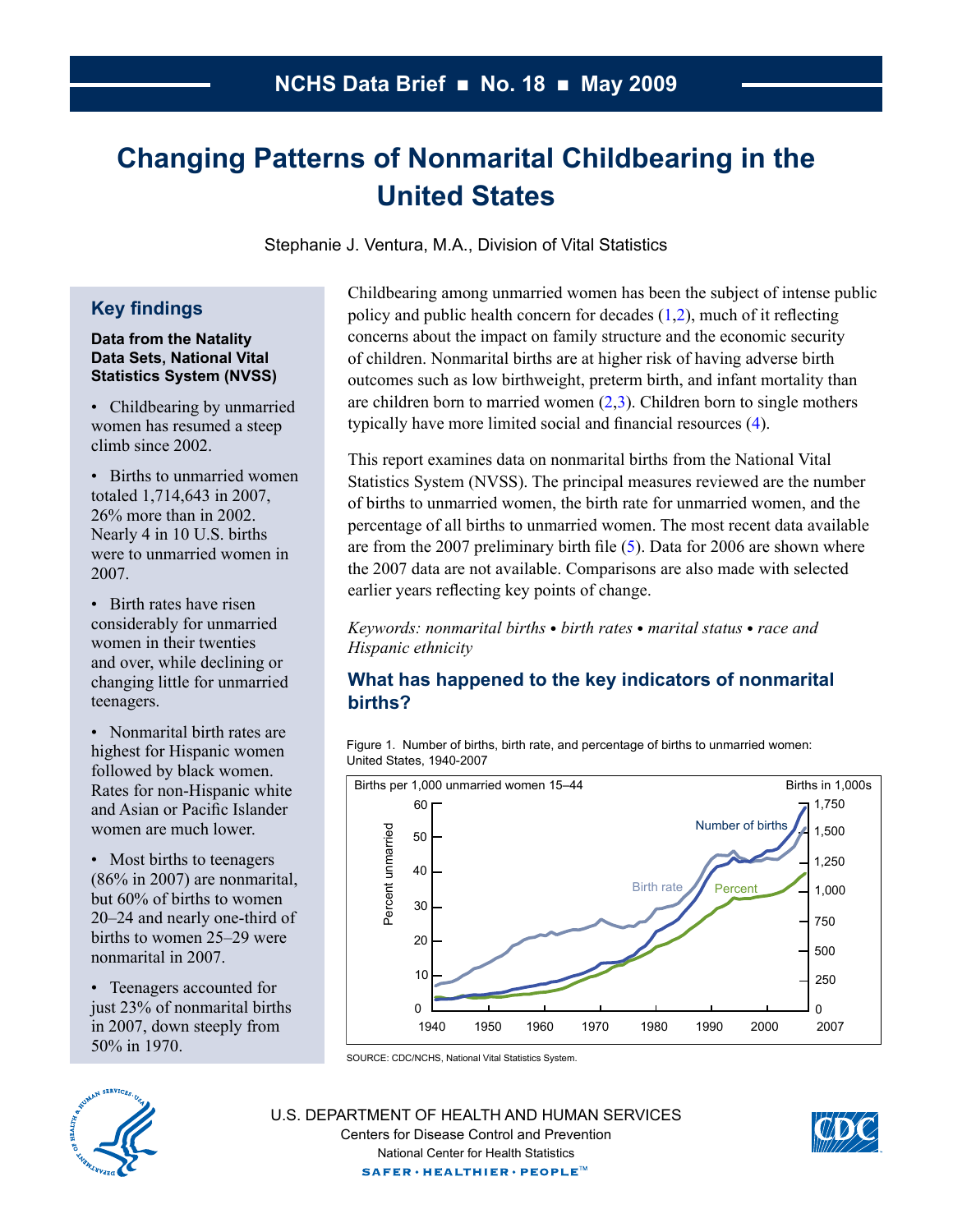In 2007, there were 1,714,643 babies born to unmarried women, an increase of 4% from 2006, and 26% higher than the number in 2002 (1,365,966). The 2007 total is 2.5 times the number reported in 1980 and 19 times the estimate for 1940  $(89,500)$   $(2,5,6)$  $(2,5,6)$  $(2,5,6)$  $(2,5,6)$ .

The birth rate for unmarried women in 2007 was 52.9 births per 1,000 unmarried women aged 15–44 years. The rate increased 5% between 2006 and 2007 and 21% since 2002 (43.7). The rate for 2007 was 80% higher than the rate for 1980.

In 2007, nearly 4 in 10 births were to unmarried women: The proportion of all births to unmarried women was 39.7%, up from 34.0% in 2002. The 2007 proportion was more than double that for 1980 (18.4%).

## **Has the rate of childbearing for unmarried women changed by age?**

Nonmarital birth rates vary considerably by age. Rates are typically lowest for young teenagers and women aged 35–39 years and over, and are highest for women in their early twenties.

From 1995 to 2002, birth rates for unmarried teenagers declined: The rate for younger teens dropped 30% for ages 15–17 years, and 12% for older teens. Between 2002 and 2006, the rates declined slightly for young teenagers and increased 5% for older teenagers.



Figure 2: Birth rates for unmarried women by age: United States, 1980, 1995, 2002, and 2006

SOURCE: CDC/NCHS, National Vital Statistics System.

Birth rates for women in age groups 20–24 years and over increased moderately between 1995 and 2002, with increases ranging from 3% (ages 20–24) to 15% (ages 25–29).

Since 2002, birth rates for adult women have risen much more, with increases ranging from 13% for women aged 20–24 years to 34% for women 30–34 years.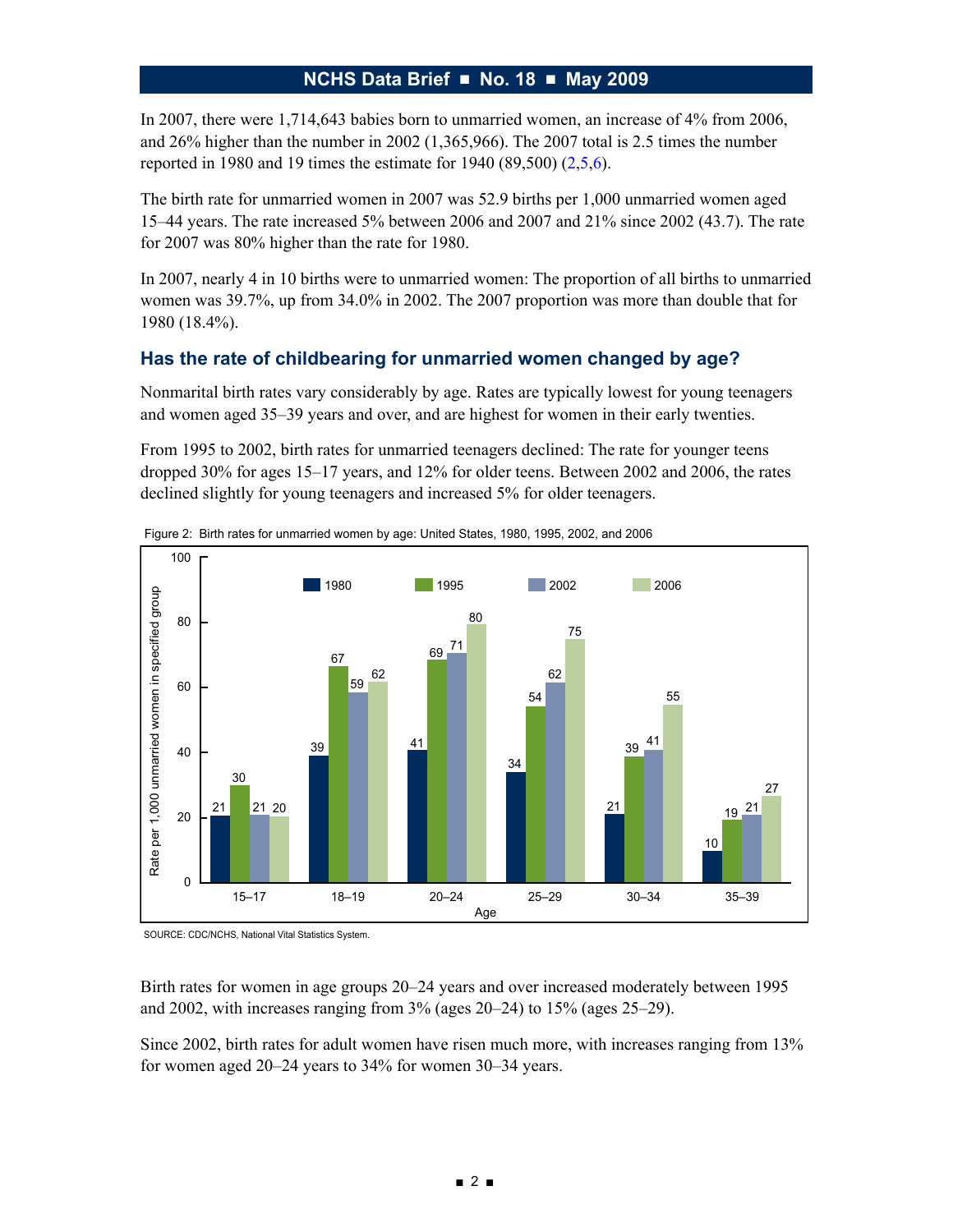## **How have nonmarital birth rates varied by race and Hispanic origin?**

Birth rates for unmarried women have varied fairly consistently by race and Hispanic origin. The rates for Hispanic women (106 births per 1,000 unmarried women in 2006) and black women (72 per 1,000) were highest. Birth rates for unmarried non-Hispanic white (32 per 1,000) and Asian or Pacific Islander (API) women (26 per 1,000) were much lower.



Figure 3. Birth rates for unmarried women by race and Hispanic origin: United States, 1995, 2002, and 2006

NOTE: Rate for Asian or Pacific Islander women is not available for 1995. SOURCE: CDC/NCHS, National Vital Statistics System.

From 1995 to 2002, the nonmarital birth rate for black women declined 12%. Rates for non-Hispanic white and Hispanic women were essentially unchanged during these years.

In the recent period 2002–2006, birth rates for unmarried non-Hispanic white women rose by 14% and for black women by 9%, while the rates climbed 20% for Hispanic women and 24% for API women.

# **Have the proportions of births to unmarried women increased across the age spectrum?**

While nonmarital birth rates were fairly stable from the mid 1990s to 2002, before the recent increases, the proportions of births to unmarried women have risen throughout the period since 1980 for women under 30 years of age. The proportions for women aged 30–34 and over changed little from the mid 1990s to 2002 but have since increased considerably.

The overwhelming majority of births to teenagers are to unmarried women. In 2007, 93% of births to 15–17 year-olds and 82% of births to 18–19 year-olds were nonmarital.

Sixty percent of births to women aged 20–24 years in 2007 were nonmarital compared with 52% in 2002. Nearly one-third of births to women aged 25–29 years were to unmarried women in 2007, up from one-fourth in 2002. Overall, 45% of births to women in their twenties were to unmarried women in 2007.

■ 3 ■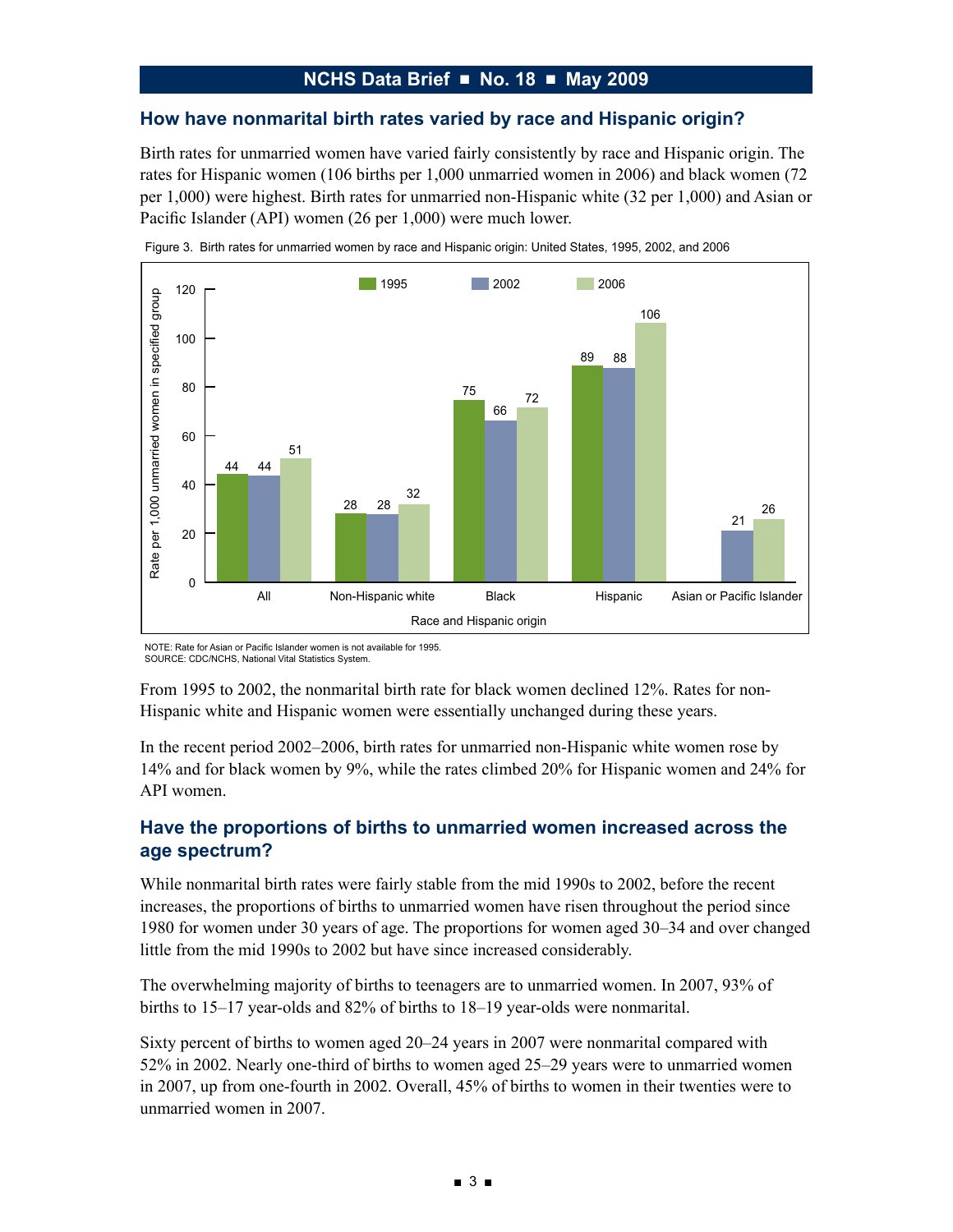Nearly one in five births to women in their thirties were nonmarital in 2007 compared with one in seven in 2002.



Figure 4. Percentage of births in each age group to unmarried women: United States, 1980–2007

SOURCE: CDC/NCHS, National Vital Statistics System.

## **Are births to unmarried mothers mostly to teenagers?**

At one time, references to births to unmarried women and births to teenagers were considered one and the same only because births to unmarried women were disproportionately, although certainly not exclusively, among teenagers. In 1970, 50% of nonmarital births were to unmarried women under age 20.



Figure 5. Distribution of nonmarital births by age: United States, 1970 and 2007

SOURCE: CDC/NCHS, National Vital Statistics System.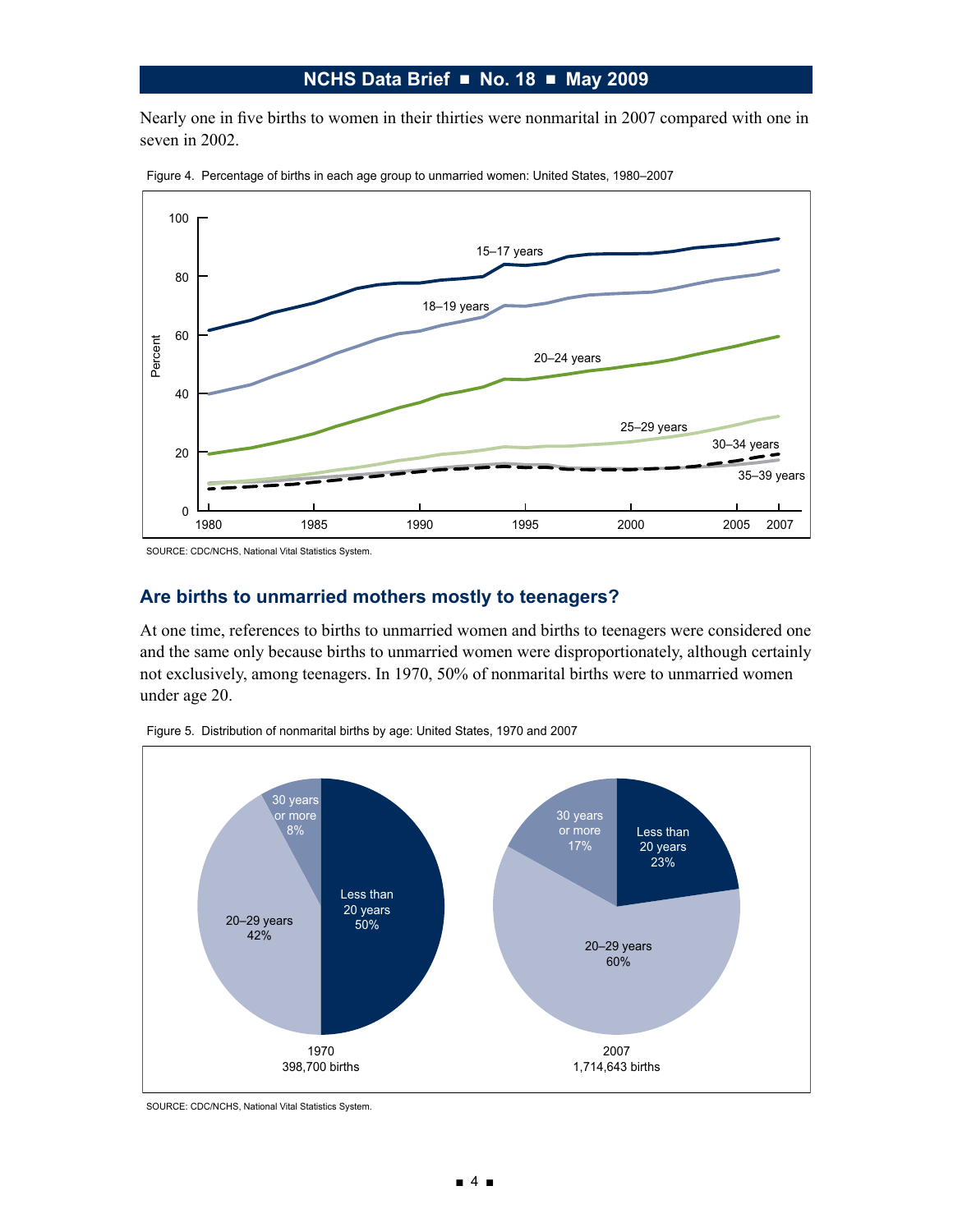In the years since the mid-1970s, this proportion has fallen steadily. In 2007, 23% of nonmarital births were to teenagers. The decline largely reflects the drop in birth rates for unmarried teenagers concurrent with the large increases in birth rates for adult unmarried women.

Sixty percent of nonmarital births in 2007 were to women in their twenties, significantly higher than the 42% level in 1970.

About one in six births to unmarried women in 2007 were to women aged 30 years and over, much higher than the proportion in 1970, 1 in 12.

## **How does the United States compare with other countries in nonmarital childbearing?**

The United States is not unique, nor does it outpace other countries, in nonmarital childbearing. For example, well over one-half of recent births to Icelandic, Swedish, and Norwegian women were nonmarital. Proportions of nonmarital births were also high for births to French and Danish women [\(7](#page-6-0)).





1 Latest data are for 2006.

<sup>1</sup> Latest data are for 2006.<br>SOURCE: CDC/NCHS, National Vital Statistics System; Stat Canada; Population Statistics of Japan; European Commission. Eurostat. Accesesed 3/11/2009.

The proportions in the United States nonetheless are considerably higher than in some industrialized countries. For example, 30% or less of recent births were to unmarried women in Germany, Spain, Canada, Italy, and Japan ([7–9\)](#page-6-0).

The upward trend in nonmarital childbearing seen in the United States is matched in most developed countries, with levels at least doubling or tripling and in some cases increasing many multiples between 1980 and the mid-2000s.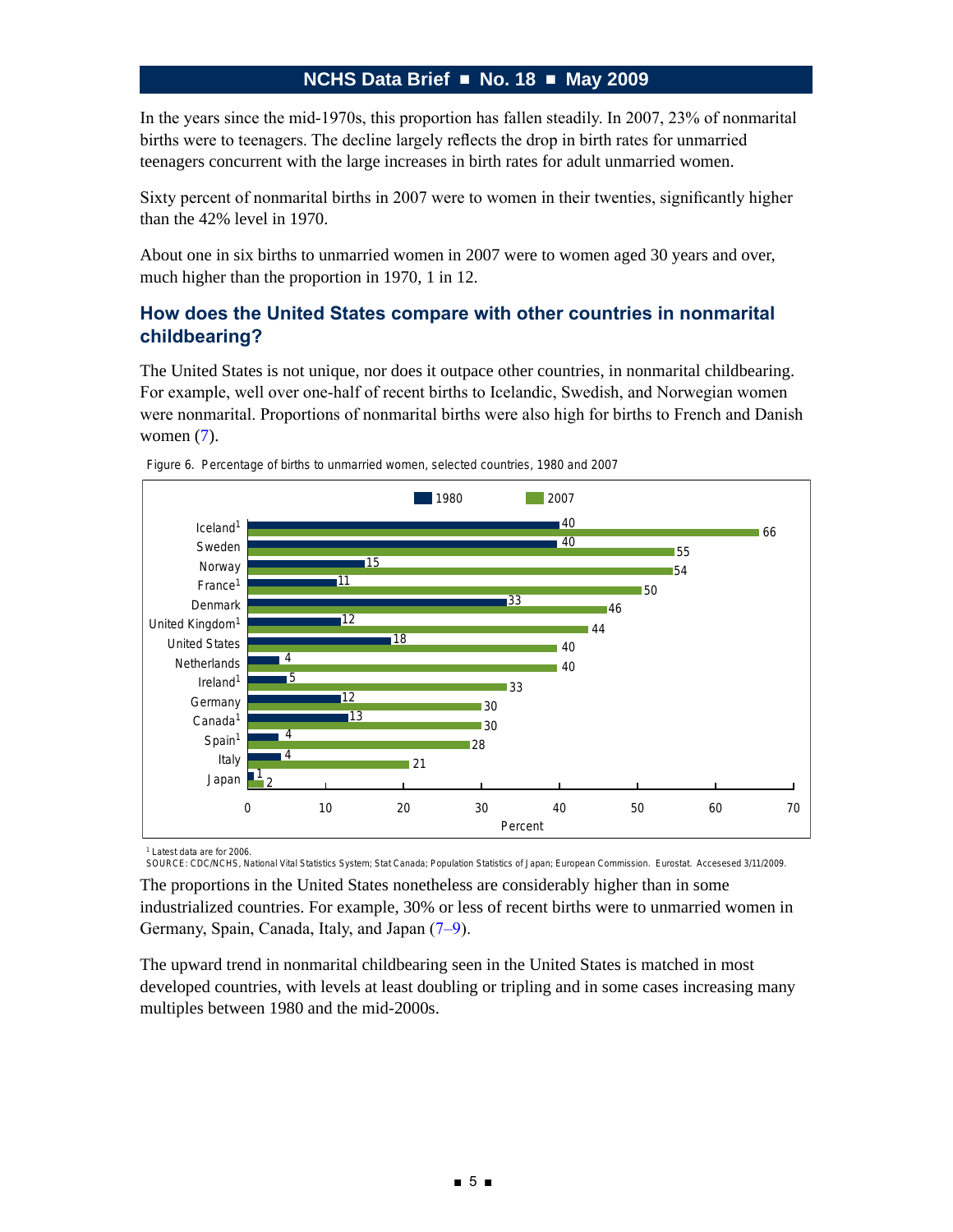## **Summary**

The number of infants born to unmarried women in the United States reached an historic peak in 2007, at 1,714,643. After relative stability in the key measures of nonmarital childbearing from the mid-1990s to 2002, these measures have risen sharply. The number of births rose 26% and the birth rate for unmarried women climbed 21% during 2002–2007. Nearly 4 in 10 U.S. births in 2007 were to unmarried women. The recent increases in nonmarital births have been widespread across race and Hispanic ethnicity groups. Adult women aged 20 and over have accounted for much of these increases. In earlier decades, references to teenage and nonmarital childbearing were used interchangeably, because large proportions of unmarried mothers were teenagers. In recent years, less than one-fourth of nonmarital births were to teenaged women. Despite the currently older age profile of unmarried mothers, concerns remain because their infants are at greater risk of low birthweight, preterm birth, and dying in infancy, and are more likely to live in poverty than babies born to married women [\(3,4,6\)](#page-6-0).

The historic increases in nonmarital childbearing result from many factors, including substantial delays in marriage beginning with the baby-boom generation and changes in sexual activity, contraceptive effectiveness and use, and abortion  $(1,2, 10-12)$ . Many infants are also born to couples in cohabiting relationships: According to the 2002 National Survey of Family Growth (NSFG), about 40% of recent nonmarital births were to cohabiting women [\(10\)](#page-6-0). In addition, there have been attitudinal changes. The societal disapproval that unmarried mothers faced at one time has diminished sharply ([13\)](#page-7-0). With the availability of more detailed birth data for 2007 from the vital statistics system and new data from the 2006–2008 NSFG, it will be possible to monitor current trends in the behaviors and attitudes that affect fertility patterns for unmarried women and the health outcomes for their babies.

## **Definitions**

Unmarried woman: A woman who has never married or is widowed or divorced. Marital status on the birth certificate is based on the woman's legal marital status.

Nonmarital birth: A birth to an unmarried woman. The mother's marital status is based on a question on the birth certificate. In most states, the question is: "Mother married? (At birth, conception, or any time between) (Yes or No)." Additional information on the classification of births by marital status is available elsewhere  $(2,6)$ .

Birth rate for unmarried women: The number of births (regardless of age) to unmarried women per 1,000 unmarried women aged 15–44 years. Birth rates are also computed for specific age, race, and Hispanic ethnicity groups.

## **Data sources and methods**

This report contains data from the Natality Data File from the NVSS. The vital statistics natality file includes information for all births occurring in the United States. Mother's marital status is collected by all states. For all but two states, the information is collected by a direct question in the birth registration process. Marital status is inferred in New York and Michigan. A birth is inferred as nonmarital if a paternity acknowledgment was filed or if the father's name is missing from the birth certificate. The natality files include information on a wide range of maternal and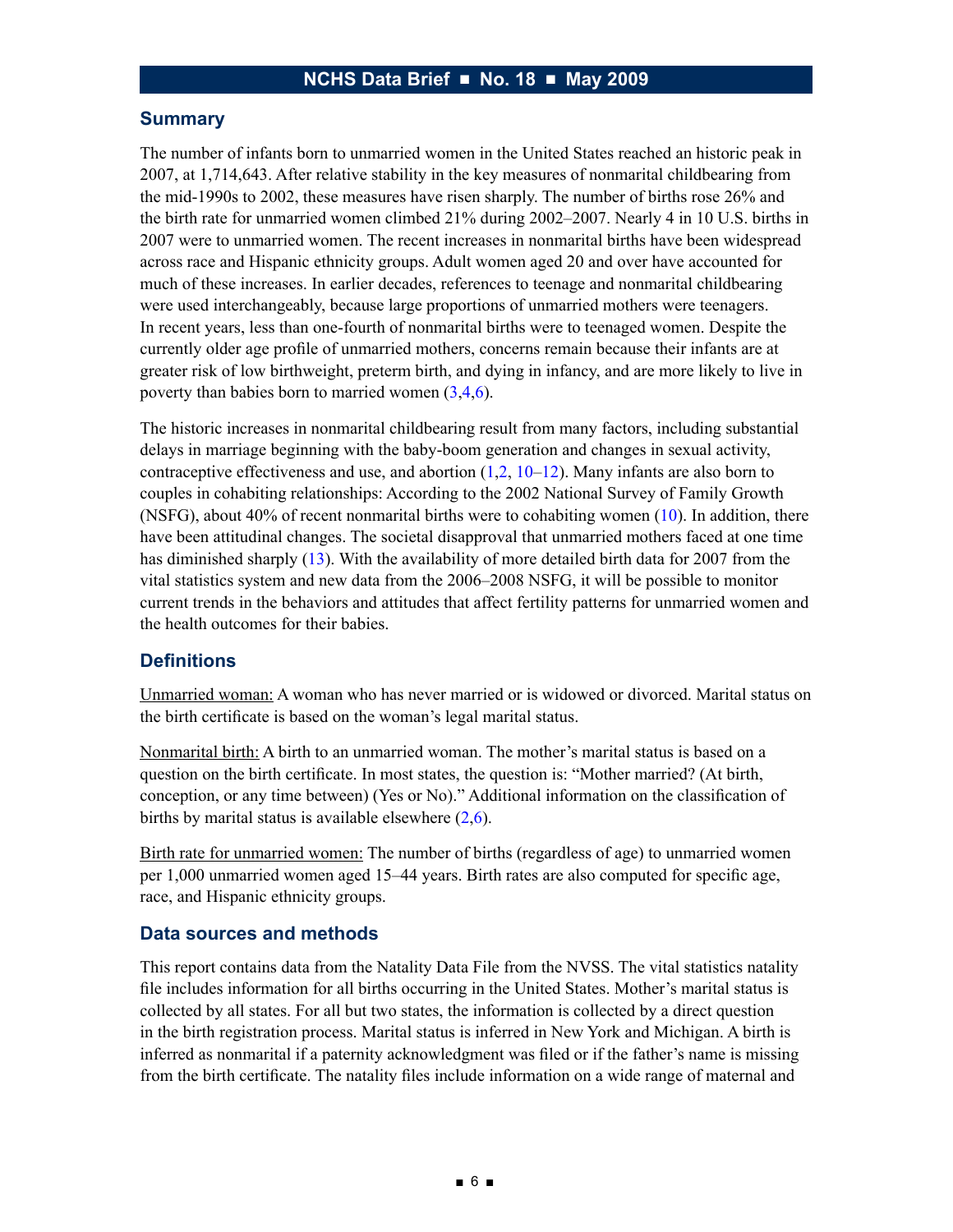<span id="page-6-0"></span>infant demographic and health characteristics for babies born in the United States. The natality files are available from NCHS at: [http://www.cdc.gov/nchs/about/major/dvs/Vitalstatsonline.ht](http://www.cdc.gov/nchs/about/major/dvs/Vitalstatsonline.htm)m. Data may also be accessed from the interactive data access tool, VitalStats, available at: [http://](http://www.cdc.gov/nchs/VitalStats.htm) [www.cdc.gov/nchs/VitalStats.htm.](http://www.cdc.gov/nchs/VitalStats.htm)

## **About the author**

Stephanie J. Ventura is with the Centers for Disease Control and Prevention's National Center for Health Statistics, Division of Vital Statistics, Reproductive Statistics Branch.

## **References**

1. Ventura SJ, Bachrach CA, Hill L, Kaye K, Holcomb P, Koff E. The demography of out-ofwedlock childbearing. In: National Center for Health Statistics. Report to Congress on Out-of-Wedlock Childbearing. Hyattsville, MD: National Center for Health Statistics. 1995.

2. Ventura SJ, Bachrach CA, Nonmarital childbearing in the United States, 1940–99. National vital statistics reports; vol 48 no 16. Hyattsville, MD: National Center for Health Statistics. 2000.

3. Mathews TJ, MacDorman MF. Infant mortality statistics from the 2005 period linked birth/ infant death data set. National vital statistics reports; vol 57 no 2. Hyattsville, MD: National Center for Health Statistics. 2008.

4. McLanahan S. The consequences of nonmarital childbearing for women, children, and society. In: National Center for Health Statistics. Report to Congress on Out-of-Wedlock Childbearing. Hyattsville, MD: National Center for Health Statistics. 1995.

5. Hamilton BE, Martin JA, Ventura SJ. Births: Preliminary data for 2007. National vital statistics reports; vol 57 no 12. Hyattsville, MD: National Center for Health Statistics. 2009.

6. Martin JA, Hamilton BE, Sutton PD, Ventura SJ, Menacker F, et al. Births: Final data for 2006. National vital statistics reports; vol 57 no 7. Hyattsville, MD: National Center for Health Statistics. 2009.

7. European Commission. Eurostat. Live births outside marriage. Accessed March 11, 2009. Available from: <http://epp.eurostat.ec.europa.eu/>.

8. Statistics Canada. Canadian vital statistics. Birth database.

9. National Institute of Population and Social Security Research. Population statistics of Japan 2008. Accessed March 11, 2009. Available from: [http://www.ipss.go.jp/p-info/e/psj2008/PSJ2008.](http://www.ipss.go.jp/p-info/e/psj2008/PSJ2008.html) [html](http://www.ipss.go.jp/p-info/e/psj2008/PSJ2008.html).

10. Chandra A, Martinez GM, Mosher WD, Abma JC, Jones J. Fertility, family planning, and reproductive health of U.S. women: Data from the 2002 National Survey of Family Growth. National Center for Health Statistics. Vital Health Stat 23(25). 2005.

11. Mosher WD, Martinez GM, Chandra A, Abma JC, Willson S. Use of contraception and use of family planning services in the United States, 1982–2002. Advance data from vital and health statistics; no 350. Hyattsville, MD: National Center for Health Statistics. 2004.